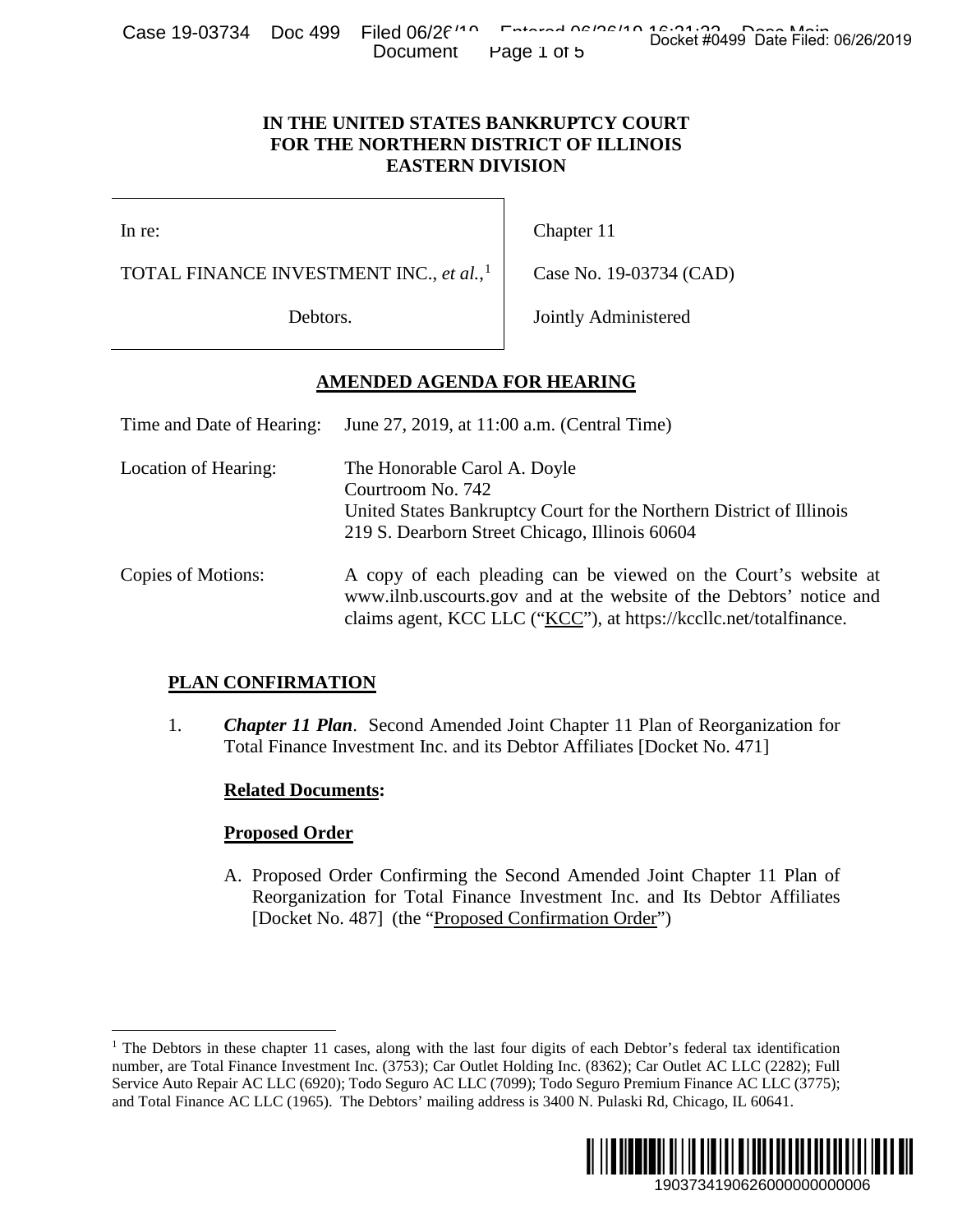## **Previously Filed Plans**

- B. Joint Chapter 11 Plan of Reorganization for Total Finance Investment Inc. and its Debtor Affiliates [Docket No. 231]
- C. First Amended Joint Chapter 11 Plan of Reorganization for Total Finance Investment Inc. and its Debtor Affiliates [Docket No. 321]
- D. Revised First Amended Joint Chapter 11 Plan of Reorganization for Total Finance Investment Inc. and its Debtor Affiliates [Docket No. 348]

## **Plan Supplement Documents**

- A. Supplement to Debtors' First Amended Joint Plan of Reorganization Pursuant to Chapter 11 of the Bankruptcy Code [Docket 433]
- B. Revised Exhibits to the Plan Supplement [Docket 473]

## **Disclosure Statement**

- A. Disclosure Statement for the Joint Chapter 11 Plan of Reorganization for Total Finance Investment Inc. and its Debtor Affiliates [Docket No. 232]
- B. Exhibits to Disclosure Statement for the Joint Chapter 11 Plan of Reorganization for Total Finance Investment Inc. and Its Debtor Affiliates [Docket No. 306]
- C. Disclosure Statement for the First Amended Joint Chapter 11 Plan of Reorganization for Total Finance Investment Inc. and its Debtor Affiliates [Docket No. 329]
- D. Revised Disclosure Statement for the First Amended Joint Chapter 11 Plan of Reorganization for Total Finance Investment Inc. and its Debtor Affiliates [Docket No. 349]

#### **Orders Related to Disclosure Statement and Solicitation**

A. Order (I) Approving (A) the Adequacy of the Disclosure Statement and (B) the Solicitation and Voting Procedures, (II) Scheduling Certain Dates with Respect to Plan Confirmation, and (III) Granting Related Relief [Docket No. 351]

## **Voting Report**

A. Declaration of P. Joseph Morrow IV of Kurtzman Carson Consultants LLC Regarding the Solicitation of Votes and Tabulation of Ballots Cast on the First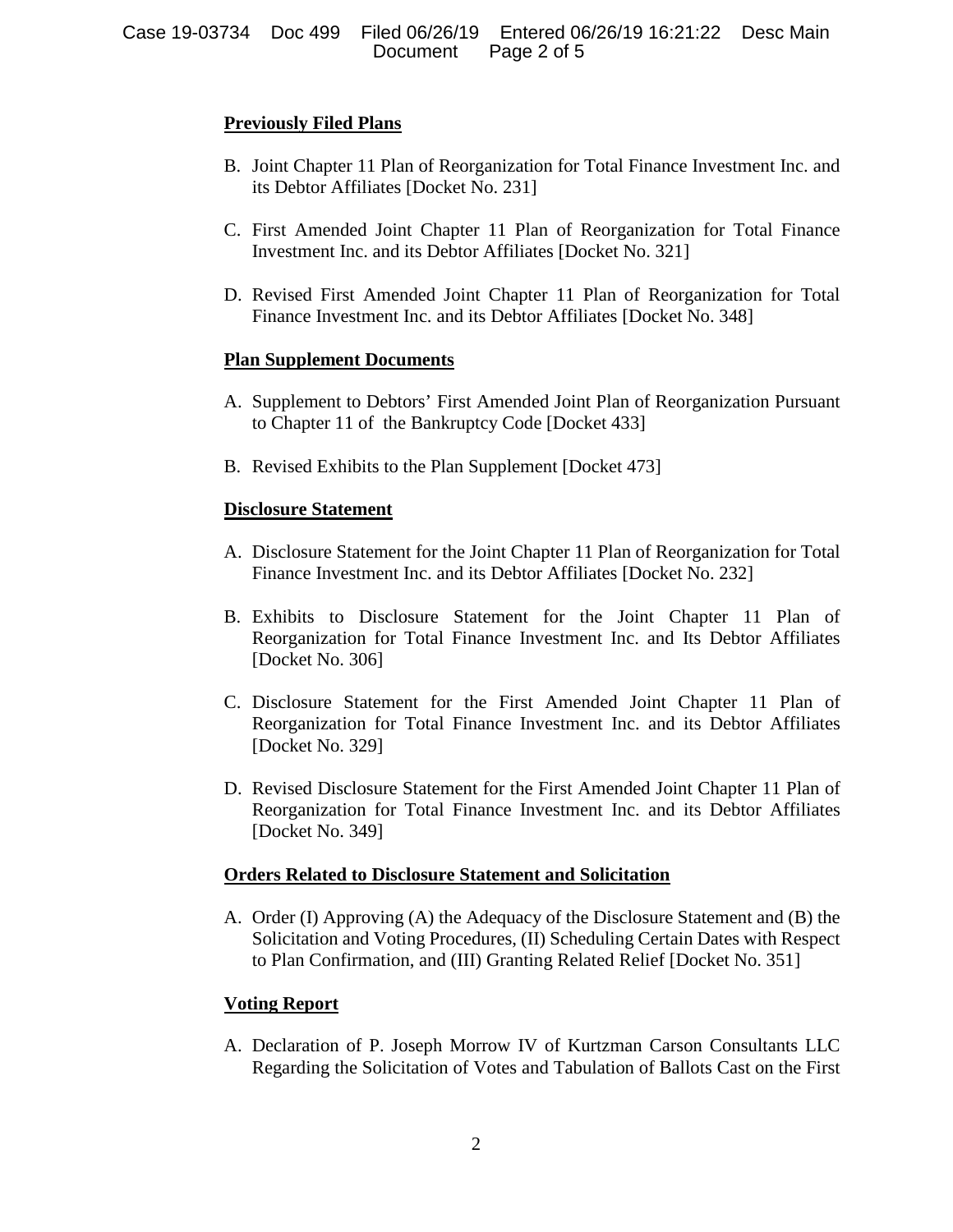Amended Joint Chapter 11 Plan of Reorganization Pursuant to Chapter 11 for Total Finance Investment Inc. and its Debtor Affiliates [Docket No. 484]

### **Confirmation Brief and Factual Support**

- A. Debtors' Memorandum of Law in Support of Entry of an Order Confirming the Second Amended Joint Chapter 11 Plan of Reorganization for Total Finance Investment Inc. and Its Debtor Affiliates [Docket No. 485]
- B. Declaration of Patrick O'Malley in Support of Second Amended Joint Chapter 11 Plan of Reorganization for Total Finance Investment Inc. and its Debtor Affiliates [Docket No. 486]

### **Objection**

- A. United States Trustee's Limited Objection to Confirmation of the Plan of Reorganization of Total Finance Investment Inc. Under Chapter 11 of the Bankruptcy Code [Docket No. 448]
- **Status:** The Proposed Confirmation Order will be presented to the Court.

## **UNCONTESTED MATTERS**

2. *Motion to Reject Leases***.** Debtors' Third Omnibus Motion for Entry of an Order (I) Authorizing the Debtors to (A) Reject Certain Unexpired Leases of Nonresidential Real Property and (B) Abandon Certain Personal Property in Connection Therewith and (II) Granting Related Relief [Docket No. 454]

**Related Document:** Certification of No Objection [Docket No. 498]

**Status:** A proposed order will be presented to the Court.

## **MATTERS TO BE CONTINUED**

3. *Objection to Impact Networking Claims*. Debtors' Objection to Proofs of Claim Nos. 55 & 58 Filed by Impact Networking, Inc. Against Debtors Total Finance AC LLC and Car Outlet AC LLC [Docket No. 417]

#### **Related Documents:** None

**Status:** The matter will be continued.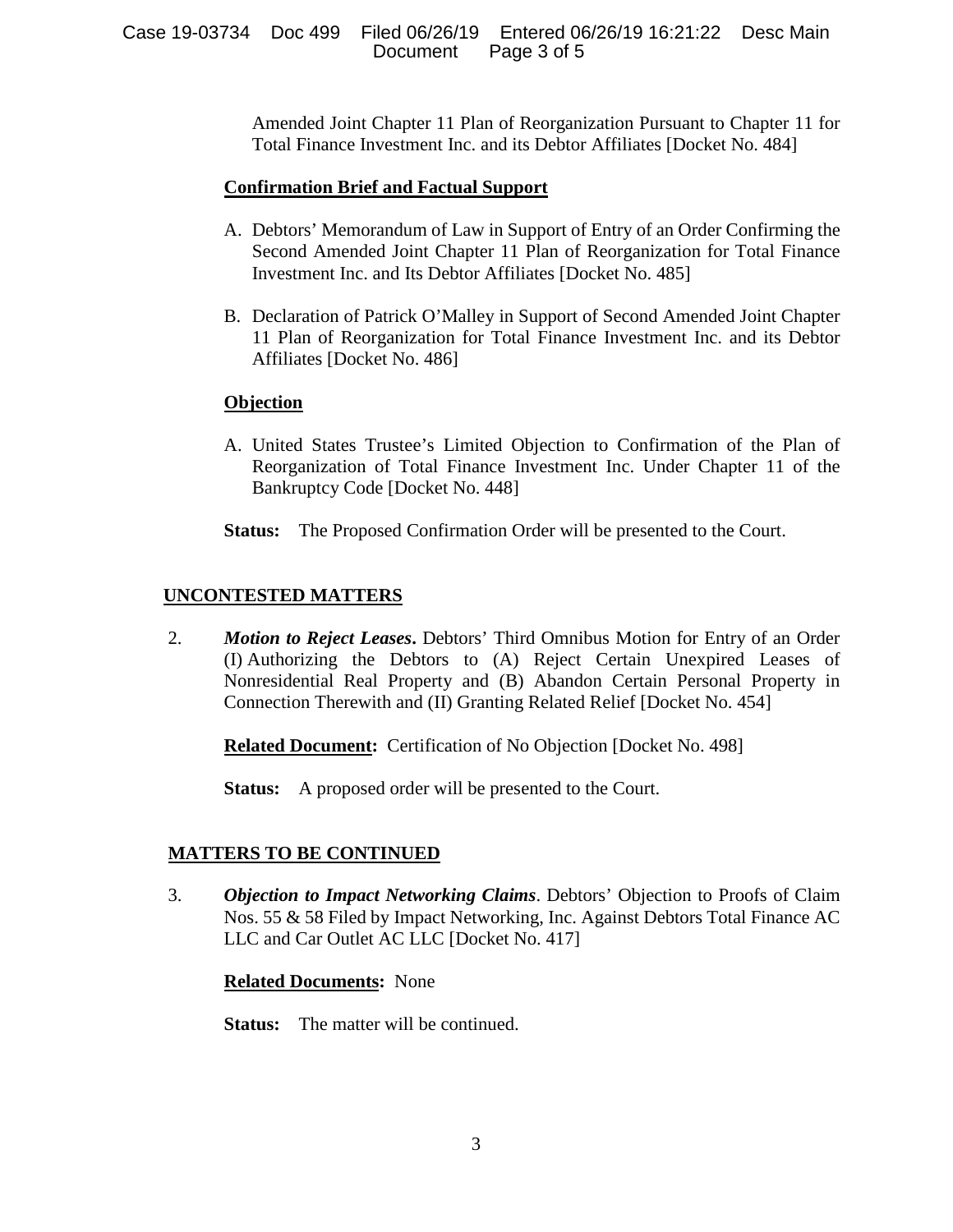#### Case 19-03734 Doc 499 Filed 06/26/19 Entered 06/26/19 16:21:22 Desc Main Page 4 of 5

4. *Objection to Ramirez Claim.* Debtors' Objection to Proof of Claim No. 67 Filed by Carolina Lopez Ramirez Against Debtor Total Finance AC LLC [Docket No. 418]

### **Related Documents:** None

**Status:** The matter will be continued.

5. *Objection to Daniels Claim #53.* Debtors' Objection to Proof of Claim No. 53 Filed by Reginald Daniels Against Debtor Car Outlet AC LLC [Docket No. 419]

### **Related Documents:** None

**Status:** The matter will be continued.

6. *Objection to Daniels Claim #88.* Debtors' Objection to Proof of Claim No. 53 Filed by Reginald Daniels Against Debtor Car Outlet AC LLC [Docket No. 420]

### **Related Documents:** None

**Status:** The matter will be continued.

7. *Objection to Poliszczuk Claim.* Debtors' Objection to Proof of Claim No. 38 Filed by Charles Poliszczuk Against Debtor Car Outlet AC LLC [Docket No. 421]

#### **Related Documents:** None

**Status:** The matter will be continued.

## **ADVERSARY PROCEEDINGS**

8. *Debtors' Adversary Proceeding Complaint.* Adversary Proceeding Complaint filed by Total Finance Investment Inc. and Car Outlet Holding Inc. Against Charles Serlin and Howard Stillman (Case No. 19-00098) [Docket No. 1]

#### **Related Documents:** None

**Status:** The Court will hold a status hearing.

9. *Poliszczuk v. Colorado Outlet, Inc. et al.* (Case No. 19-00717) [Docket No. 1]